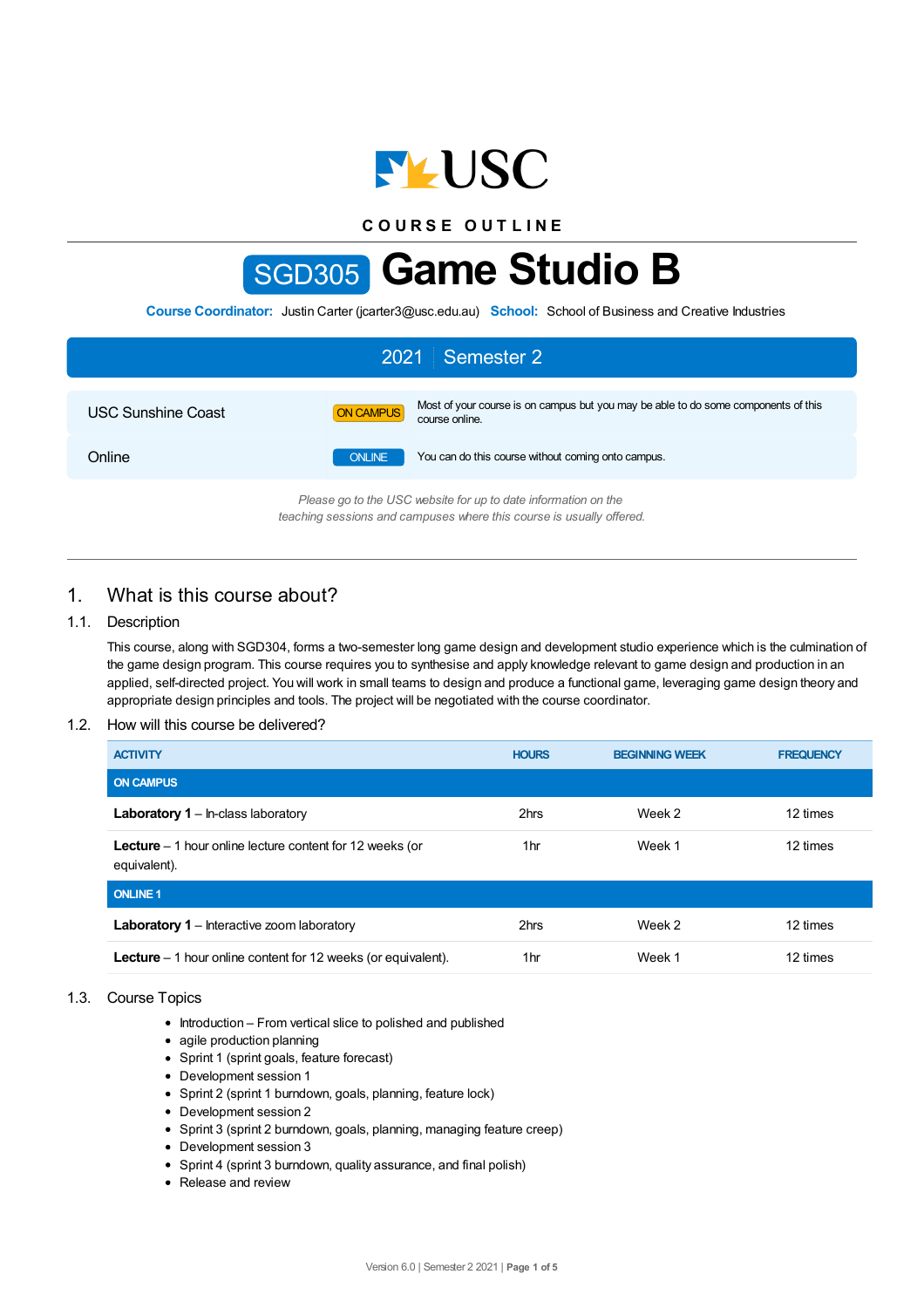# 2. What level is this course?

## 300 Level (Graduate)

Demonstrating coherence and breadth or depth of knowledge and skills. Independent application of knowledge and skills in unfamiliar contexts. Meeting professional requirements and AQF descriptors for the degree. May require pre-requisites where discipline specific introductory or developing knowledge or skills is necessary. Normally undertaken in the third or fourth full-time study year of an undergraduate program.

## 3. What is the unit value of this course?

12 units

# 4. How does this course contribute to my learning?

| <b>COURSE LEARNING OUTCOMES</b>                                                                                                                                          | <b>GRADUATE QUALITIES</b>                                                 |
|--------------------------------------------------------------------------------------------------------------------------------------------------------------------------|---------------------------------------------------------------------------|
| On successful completion of this course, you should be able to                                                                                                           | Completing these tasks<br>successfully will contribute to<br>you becoming |
| To demonstrate an advanced level of knowledge of the key issues of the games industry applicable<br>to your game design.                                                 | Knowledgeable<br>Creative and critical thinker<br>Engaged                 |
| $\overline{2}$<br>Clearly and effectively communicate design ideas, solutions and concepts at multiple levels, for<br>example with clients, supervisor and team members. | Empowered<br>Engaged                                                      |
| (ვ<br>Apply advanced Problem solving, analytical and research skills to your practical work.                                                                             | Knowledgeable<br>Creative and critical thinker                            |
| Be responsible and accountable for your own learning and professional practice and in<br>$\sqrt{4}$<br>collaboration with others in a game production setting.           | Ethical<br>Engaged                                                        |

# 5. Am Ieligible to enrol in this course?

Refer to the USC [Glossary](https://www.usc.edu.au/about/policies-and-procedures/glossary-of-terms-for-policy-and-procedures) of terms for definitions of "pre-requisites, co-requisites and anti-requisites".

## 5.1. Pre-requisites

SGD304

## 5.2. Co-requisites

Not applicable

## 5.3. Anti-requisites

Not applicable

## 5.4. Specific assumed prior knowledge and skills (where applicable)

You need to demonstrate exemplary skills in at least one of the game development disciplines: game art, game programming, interactive narrative, game design, game production, or game audio production. It is also recommended that you demonstrate some skill in a secondary game development discipline or a related discipline (e.g. the business of making games). This is a capstone project course. As such, it is recommended that you undertake SGD304 and SGD305 in your final year of study. Note: We recommend that you take SGD305 in the semester immediately following SGD304, so that you may complete the project which you began in that course.

# 6. How am Igoing to be assessed?

## 6.1. Grading Scale

Standard Grading (GRD)

High Distinction (HD), Distinction (DN), Credit (CR), Pass (PS), Fail (FL).

## 6.2. Details of early feedback on progress

Regular feedback will be given to students as part of task 1 where groups of students will meet fortnightly with their tutor to discuss the progress of their project. Meetings will begin in week 2.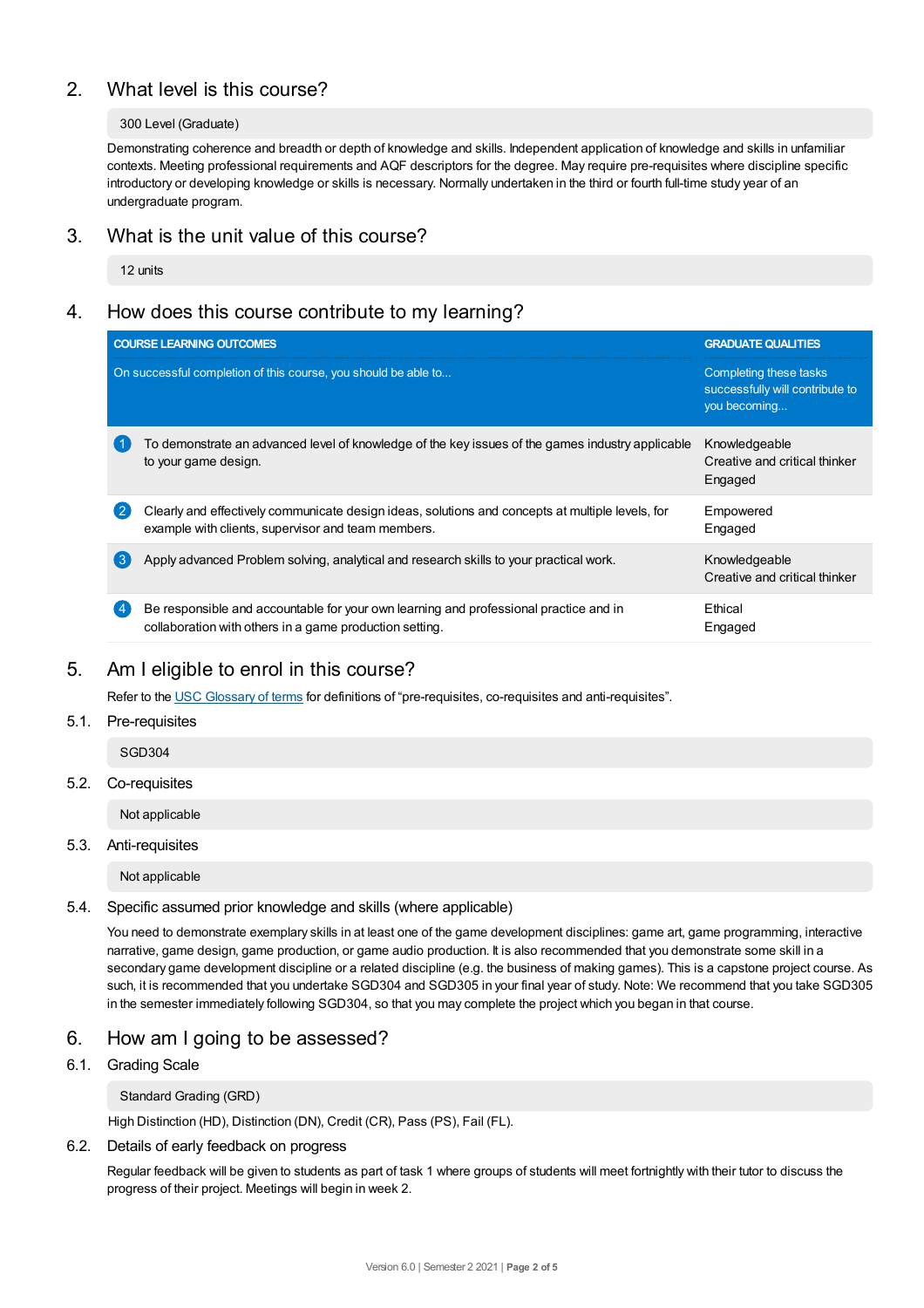## 6.3. Assessment tasks

| <b>DELIVERY</b><br><b>MODE</b> | <b>TASK</b><br>NO. | <b>ASSESSMENT</b><br><b>PRODUCT</b> | <b>INDIVIDUAL</b><br><b>OR GROUP</b> | <b>WEIGHTING</b><br>$\frac{9}{6}$ | <b>WHAT IS THE</b><br><b>DURATION /</b><br><b>LENGTH?</b>             | <b>WHEN SHOULD I</b><br><b>SUBMIT?</b>          | <b>WHERE SHOULD I</b><br><b>SUBMIT IT?</b>               |
|--------------------------------|--------------------|-------------------------------------|--------------------------------------|-----------------------------------|-----------------------------------------------------------------------|-------------------------------------------------|----------------------------------------------------------|
| All                            | 1                  | Activity<br>Participation           | Individual                           | 20%                               | 20 minutes<br>per fortnight<br>plus 200 word<br>journal<br>submission | Throughout teaching<br>period (refer to Format) | <b>Online Assignment</b><br>Submission                   |
| All                            | 2                  | Report                              | Group                                | 30%                               | 3000 words                                                            | Week 5                                          | Online Assignment<br>Submission with<br>plagiarism check |
| All                            | 3                  | Artefact - Creative                 | Group                                | 50%                               | N/A                                                                   | Refer to Format                                 | To be Negotiated                                         |

## **All - Assessment Task 1:** Fortnightly consultations with tutor or client and online blog

| <b>GOAL:</b>     |              | To ensure that the individual team members and project teams are on track.                                                                                                                                                                                                                                                                                               |                                     |
|------------------|--------------|--------------------------------------------------------------------------------------------------------------------------------------------------------------------------------------------------------------------------------------------------------------------------------------------------------------------------------------------------------------------------|-------------------------------------|
| <b>PRODUCT:</b>  |              | <b>Activity Participation</b>                                                                                                                                                                                                                                                                                                                                            |                                     |
| <b>FORMAT:</b>   |              | Professional/Industry Format                                                                                                                                                                                                                                                                                                                                             |                                     |
|                  |              | You are required to meet with your tutor on a fortnightly basis to discuss the progress of your game documentation and<br>game. You will be required to submit a journal entry via Blackboard documenting your contribution to the game (including<br>working on the game and keeping documentation up to date) and your intended contribution for the coming fortnight. |                                     |
|                  |              |                                                                                                                                                                                                                                                                                                                                                                          |                                     |
| <b>CRITERIA:</b> | No.          |                                                                                                                                                                                                                                                                                                                                                                          | <b>Learning Outcome</b><br>assessed |
|                  | $\mathbf{1}$ | Demonstrate an organised and ongoing individual contribution to the project.                                                                                                                                                                                                                                                                                             | 26                                  |
|                  | 2            | Collaborate and contribute to team planning and development goals                                                                                                                                                                                                                                                                                                        | $\blacksquare$ 3                    |
|                  | 3            | Participate and communicate effectively in team meetings and discussions                                                                                                                                                                                                                                                                                                 | $2$ K 4                             |

## **All - Assessment Task 2:** Pilot evaluation and launch strategy

| <b>GOAL:</b>     | To design and conduct an evaluation of your game development. To develop a detailed launch and marketing plan for the<br>distribution of your finished game. |                                                                                                                        |                                     |
|------------------|--------------------------------------------------------------------------------------------------------------------------------------------------------------|------------------------------------------------------------------------------------------------------------------------|-------------------------------------|
| <b>PRODUCT:</b>  | Report                                                                                                                                                       |                                                                                                                        |                                     |
| <b>FORMAT:</b>   |                                                                                                                                                              | Professional/Industry format                                                                                           |                                     |
|                  |                                                                                                                                                              | Students will be expected to do their own research into what is required in the context of their original game design. |                                     |
| <b>CRITERIA:</b> | No.                                                                                                                                                          |                                                                                                                        | <b>Learning Outcome</b><br>assessed |
|                  |                                                                                                                                                              | Demonstrate understandings of how to evaluate a game.                                                                  | $\left( 2\right)$                   |
|                  | 2                                                                                                                                                            | Develop feasible plans to distribute and market their game.                                                            | $\left( 2\right)$                   |
|                  | 3                                                                                                                                                            | Communicate their ideas to launch and market their game.                                                               | 24                                  |
|                  | 4                                                                                                                                                            | Demonstrate an organised and ongoing individual contribution to the project.                                           | $1$ K 4                             |
|                  |                                                                                                                                                              |                                                                                                                        |                                     |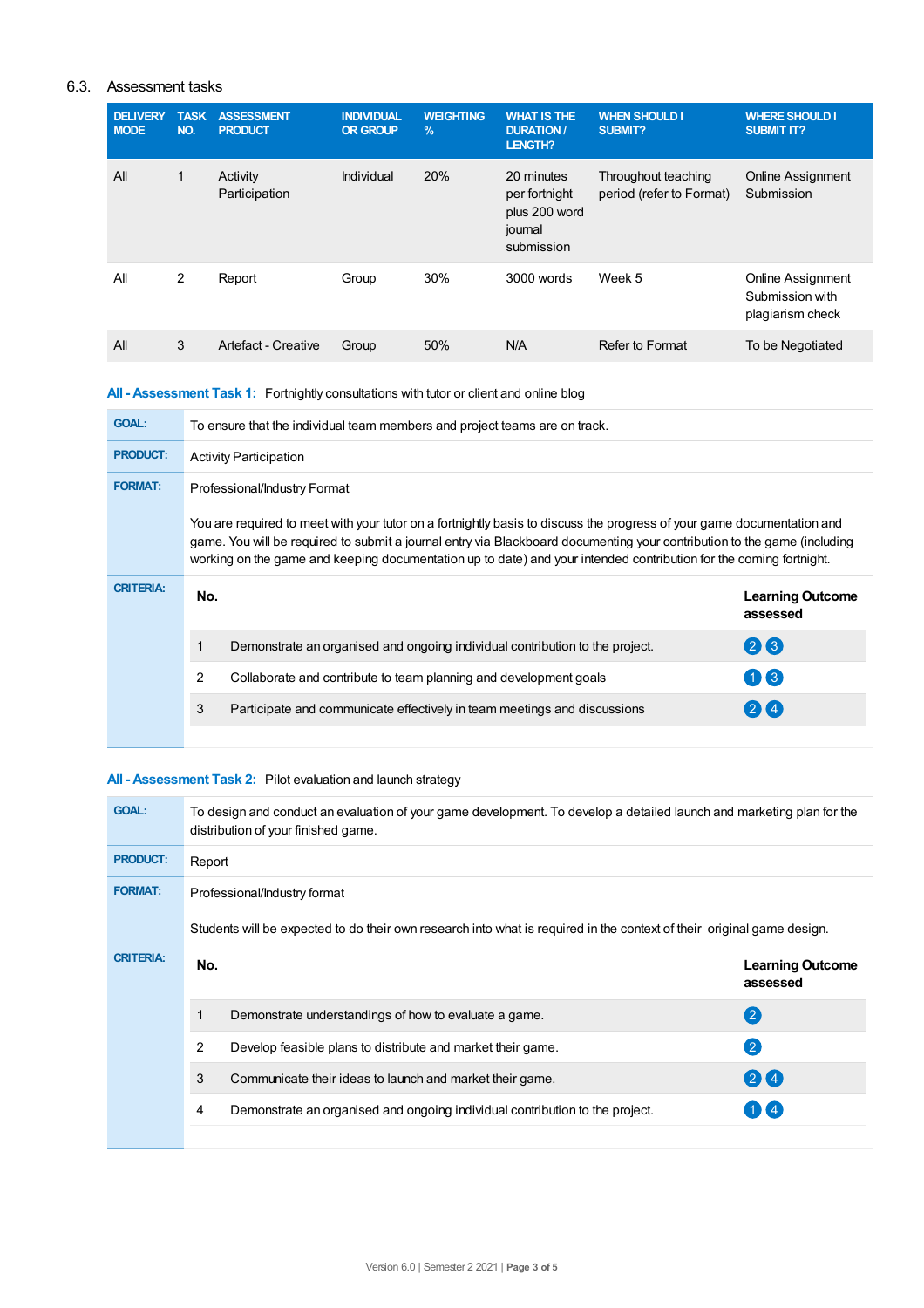#### **All - Assessment Task 3:** Major Game Development

| <b>GOAL:</b>     | Create a complete playable game, while integrating project management concepts into the self directed project process.<br>Present your game to an expert panel and a lay audience.                                                                                                  |                                     |
|------------------|-------------------------------------------------------------------------------------------------------------------------------------------------------------------------------------------------------------------------------------------------------------------------------------|-------------------------------------|
| <b>PRODUCT:</b>  | Artefact - Creative                                                                                                                                                                                                                                                                 |                                     |
| <b>FORMAT:</b>   | Submit: Week 13                                                                                                                                                                                                                                                                     |                                     |
|                  | Professional/Industry format                                                                                                                                                                                                                                                        |                                     |
|                  | The emphasis on this task is on developing a playable game, while working in a small team. Your team will work on a<br>series of documents (electronic) to assure a high quality outcome. As a team you develop the game while consulting with<br>your tutor, supervisor or client. |                                     |
| <b>CRITERIA:</b> | No.                                                                                                                                                                                                                                                                                 | <b>Learning Outcome</b><br>assessed |
|                  | 1<br>Develop a high quality game (including in terms of playability and usability)                                                                                                                                                                                                  | 03                                  |
|                  | $\overline{2}$<br>Give a professional presentation                                                                                                                                                                                                                                  | $\left( 2\right)$ (4)               |
|                  | 3<br>Demonstrate an innovative and creative solution to a real world problem.                                                                                                                                                                                                       |                                     |
|                  |                                                                                                                                                                                                                                                                                     |                                     |
|                  | Demonstrate an organised and ongoing individual contribution to the project.<br>4                                                                                                                                                                                                   |                                     |

## 7. Directed study hours

A 12-unit course will have total of 150 learning hours which will include directed study hours (including online if required), self-directed learning and completion of assessable tasks. Directed study hours may vary by location. Student workload is calculated at 12.5 learning hours per one unit.

# 8. What resources do I need to undertake this course?

Please note: Course information, including specific information of recommended readings, learning activities, resources, weekly readings, etc. are available on the course Blackboard site– Please log in as soon as possible.

#### 8.1. Prescribed text(s) or course reader

There are no required/recommended resources for this course.

## 8.2. Specific requirements

Not applicable

## 9. How are risks managed in this course?

Health and safety risks for this course have been assessed as low. It is your responsibility to review course material, search online, discuss with lecturers and peers and understand the health and safety risks associated with your specific course of study and to familiarise yourself with the University's general health and safety principles by reviewing the online [induction](https://online.usc.edu.au/webapps/blackboard/content/listContentEditable.jsp?content_id=_632657_1&course_id=_14432_1) training for students, and following the instructions of the University staff.

# 10. What administrative information is relevant to this course?

## 10.1. Assessment: Academic Integrity

Academic integrity is the ethical standard of university participation. It ensures that students graduate as a result of proving they are competent in their discipline. This is integral in maintaining the value of academic qualifications. Each industry has expectations and standards of the skills and knowledge within that discipline and these are reflected in assessment.

Academic integrity means that you do not engage in any activity that is considered to be academic fraud; including plagiarism, collusion or outsourcing any part of any assessment item to any other person. You are expected to be honest and ethical by completing all work yourself and indicating in your work which ideas and information were developed by you and which were taken from others. You cannot provide your assessment work to others. You are also expected to provide evidence of wide and critical reading, usually by using appropriate academic references.

In order to minimise incidents of academic fraud, this course may require that some of its assessment tasks, when submitted to Blackboard, are electronically checked through SafeAssign. This software allows for text comparisons to be made between your submitted assessment item and all other work that SafeAssign has access to.